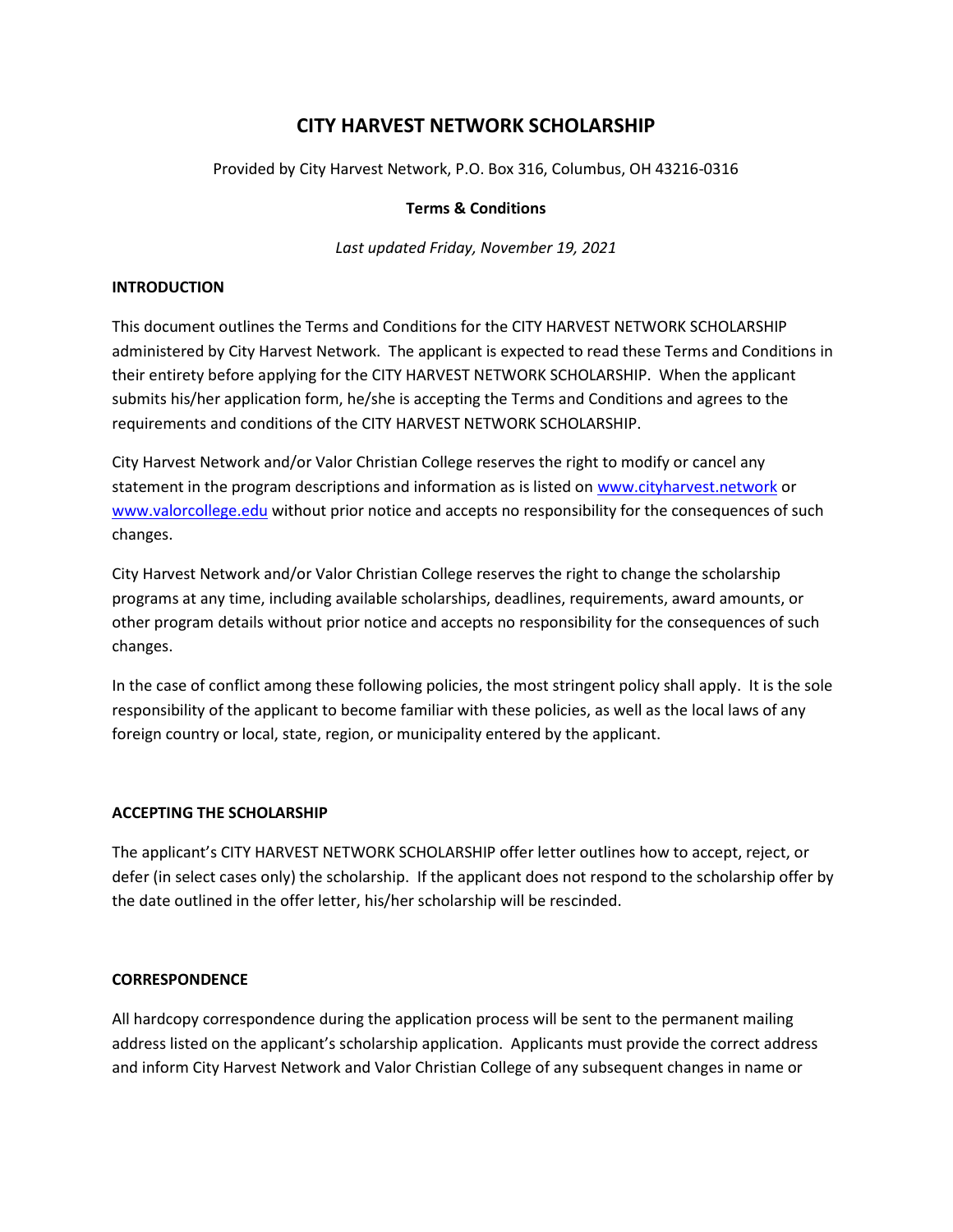address details by submitting the information via email to info@cityharvest.network and info@valorcollege.edu.

Scholarship winners and drawing winners will be contacted by FedEx or U.S. Mail, or by phone or e-mail within six weeks of the scholarship application deadlines. If winners do not reply by the date specified in the FedEx or U.S. Mail package, or by e-mail or by phone as outlined in those communications, Valor Christian College reserves the right not to award the scholarship to the winner, and to award the scholarship to another applicant or to redistribute the scholarship award dollars as it sees fit.

## DISBURSEMENT OF FUNDS

The scholarship proceeds will be remitted directly to Valor Christian College to be applied to the recipient's Valor Tuition Account, in an amount not to exceed thirty percent (30%) of the applicant's first four year's final net tuition charges, once all conditions, criteria, and requirements are confirmed to have been met satisfactorily.

#### CONDITIONS AND CRITERIA

- 1. In order to apply, the applicant must be over the age of 16 by the time that he/she would receive the scholarship award.
- 2. The applicant must have plans to learn/study, intern or volunteer at Valor Christian College via the on-campus program.
- 3. Applicants are eligible to receive the CITY HARVEST NETWORK SCHOLARSHIP once.
- 4. Applicants must apply using their real name.
- 5. Applicants must provide their real mailing address.
- 6. Applicants must provide their real phone number, where requested.
- 7. Applicants must provide their real email address, where requested.
- 8. Applicants must not be a current or former student of Valor Christian College as of the submission of their CITY HARVEST NETWORK SCHOLARSHIP application/entry.
- 9. Scholarship is only valid for the Spring and Fall semesters.
- 10. The CITY HARVEST NETWORK SCHOLARSHIP Committee reserves the right to confirm any detail or plans of any CITY HARVEST NETWORK SCHOLARSHIP recipient as described on the application form.
- 11. Scholarship recipients will be required to submit a current photo and submit a publicity release granting Valor Christian College permission to use their name and photo likeness for any marketing, promotional, or informational websites, listings, or communications.
- 12. In order to ensure a fair and equitable selection process, City Harvest Network and/or its designated third-party scholarship-selection service have sole discretion in selecting scholarship recipients.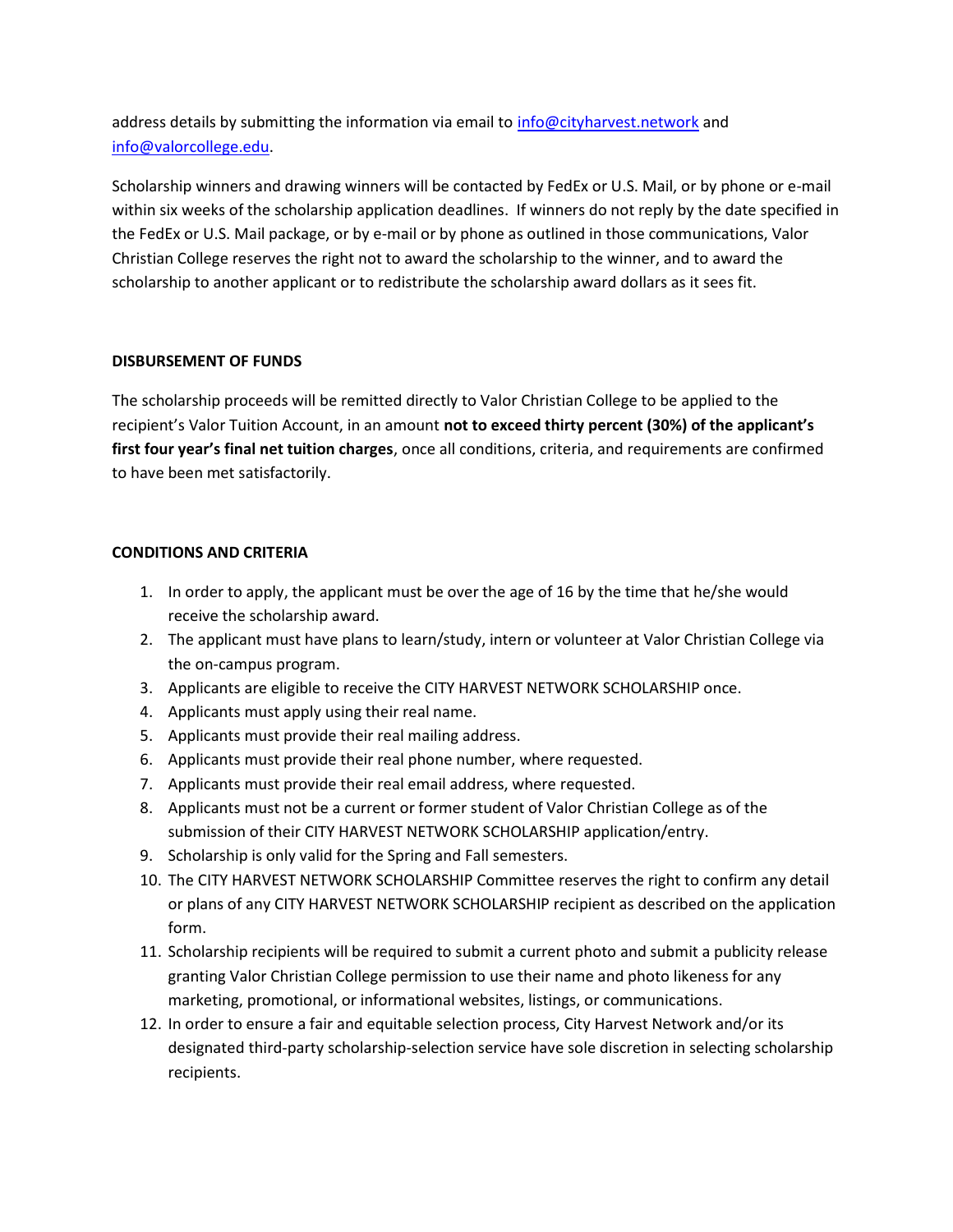- 13. The total amount of aid received from federal, state, institutional and other sources may not exceed the Valor Christian College established cost of tuition or attendance. Therefore, scholarship award amounts may be subject to reduction.
- 14. Unless explicit permission is granted in-writing, the CITY HARVEST NETWORK SCHOLARSHIP cannot be received, awarded, or utilized by any applicant in combination with any other scholarship offered by Valor Christian College, City Harvest Network, or World Harvest Church, including but not limited to the World Changer Scholarship, Valor Music Scholarship, Ellen Parsley Scholarship, etc.

# REQUIREMENTS FOR SCHOLARSHIP WINNERS

- 1. Return a completed scholarship acceptance form by the given deadline. The CITY HARVEST NETWORK SCHOLARSHIP Committee at City Harvest Network reserves the right to withdraw the offer of a scholarship if it is not accepted by the given deadline.
- 2. Meet any conditions attached to their offer, whether academic or otherwise.
- 3. Thoroughly complete the application process of Valor Christian College, and upon acceptance, enroll and attend Valor Christian College by the Fall 2018 semester, which begins August 2018, as a "full-time" student as defined by Valor Christian College.
- 4. Seek permissions and obtain consent from City Harvest Network before making any changes to applicant's program of study. Note that approval is not guaranteed. Where changes are made without prior approval, City Harvest Network reserves the right to withdraw the scholarship and recipients may be required to repay the scholarship in full.
- 5. Inform City Harvest Network and/or Valor Christian College of any other scholarship/sponsorship currently held, or awarded at a later date. The CITY HARVEST NETWORK SCHOLARSHIP may be adjusted or withdrawn if other sources of funding have been awarded and is not available as a cash alternative.
- 6. As a representative of City Harvest Network, recipients are required to pay all outstanding tuition fees to Valor Christian College by their deadlines as detailed by the published Tuition Fees catalog. Non-payment of fees may result in the scholarship award being withdrawn and full fees being charged to the student.
- 7. Repay the scholarship amount, pro-rata, if they withdraw from enrollment before the completion of the school-year in which the award was applied.

#### DEADLINE AND SELECTION

Selections from among the applicants/entrants will be evaluated and chosen by the CITY HARVEST NETWORK SCHOLARSHIP Committee as outlined by City Harvest Network. Applications will be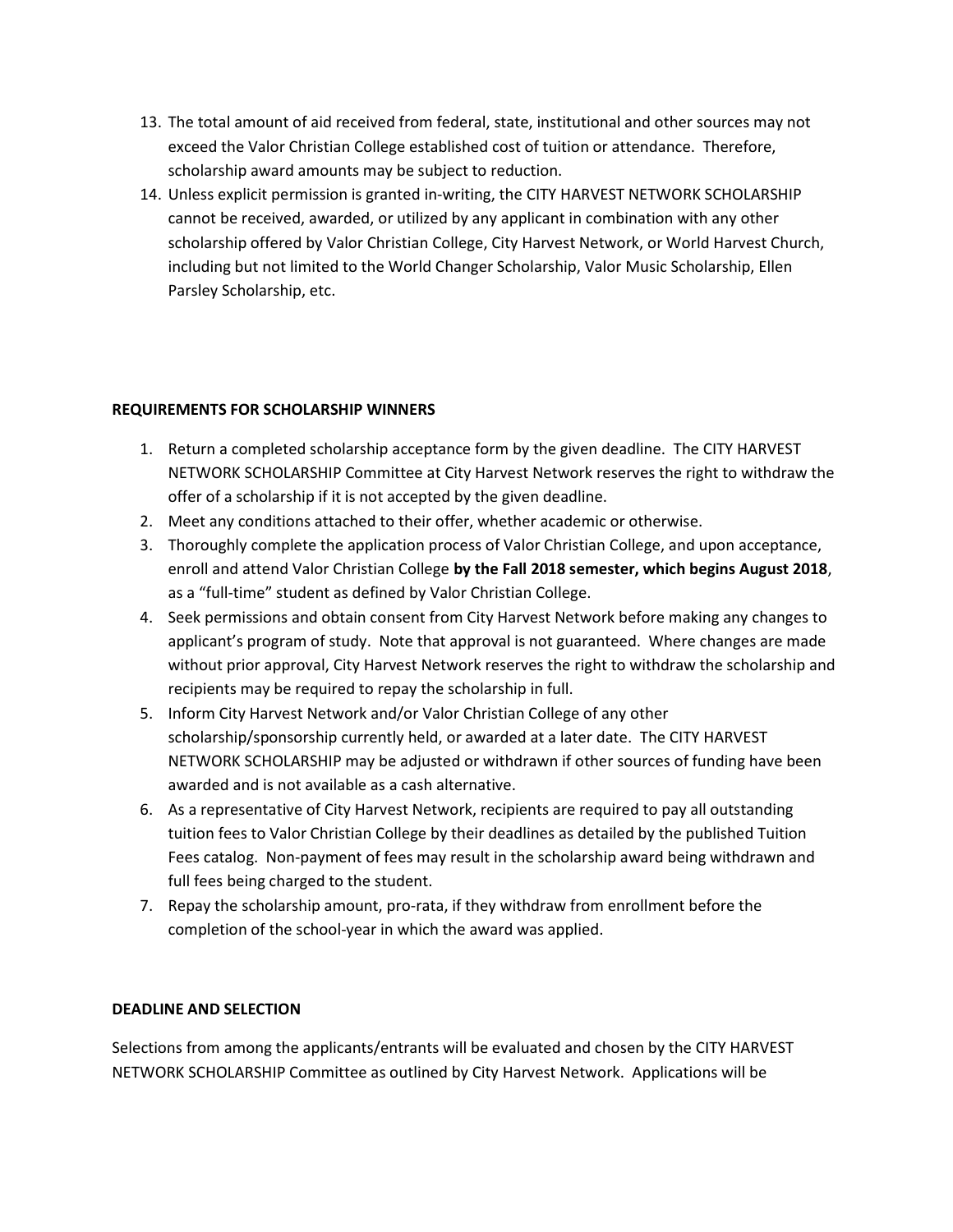considered eligible if they meet all the conditions and requirements, and will be accepted beginning Wednesday, February 28, 2018 through Friday, February 1, 2019.

## GROUNDS FOR TERMINATION

- 1. City Harvest Network and/or Valor Christian College is not responsible for canceled programs, canceled flights, or any other instance in which the recipient's intended travel does not or cannot take place. City Harvest Network reserves the right to revoke the scholarship in the case that the recipient does not thoroughly complete the application process, become accepted by Valor Christian College, and enroll and attend Valor Christian College by the Fall 2018 semester.
- 2. All awardees are expected to follow standards of conduct while representing City Harvest Network as a scholarship recipient. Failure to do so may result in the revocation of the scholarship.
- 3. Recipients who do not follow the above Conditions and Criteria may have their scholarship revoked.
- 4. Termination may result in the applicant repaying the full scholarship award to City Harvest Network.

## GRIEVANCES AND APPEALS

Applicants may lodge complaints about academic and/or administrative matters to the CITY HARVEST NETWORK SCHOLARSHIP Committee by emailing info@cityharvest.network.

#### PRIVACY

Applying for the CITY HARVEST NETWORK SCHOLARSHIP gives City Harvest Network the right to share all information about the applicant as provided on the application form or known by City Harvest Network with Valor Christian College or with a designated third-party scholarship selection service, for the purpose of fulfilling on the scholarship offer or aiding in the beginning of their studies at Valor Christian College.

Applying for the CITY HARVEST NETWORK SCHOLARSHIP also gives City Harvest Network the right to publish an applicant's name and likeness (in the form of photos or videos, as provided by the applicant at or after their application is submitted) for promotional purposes. City Harvest Network also separately and explicitly have the rights to send email updates about the scholarship and/or their related organizations or activities to the applicants.

City Harvest Network and Valor Christian College agree to respect the privacy of the candidate's personal information per application form submissions. The information that applicants provide is